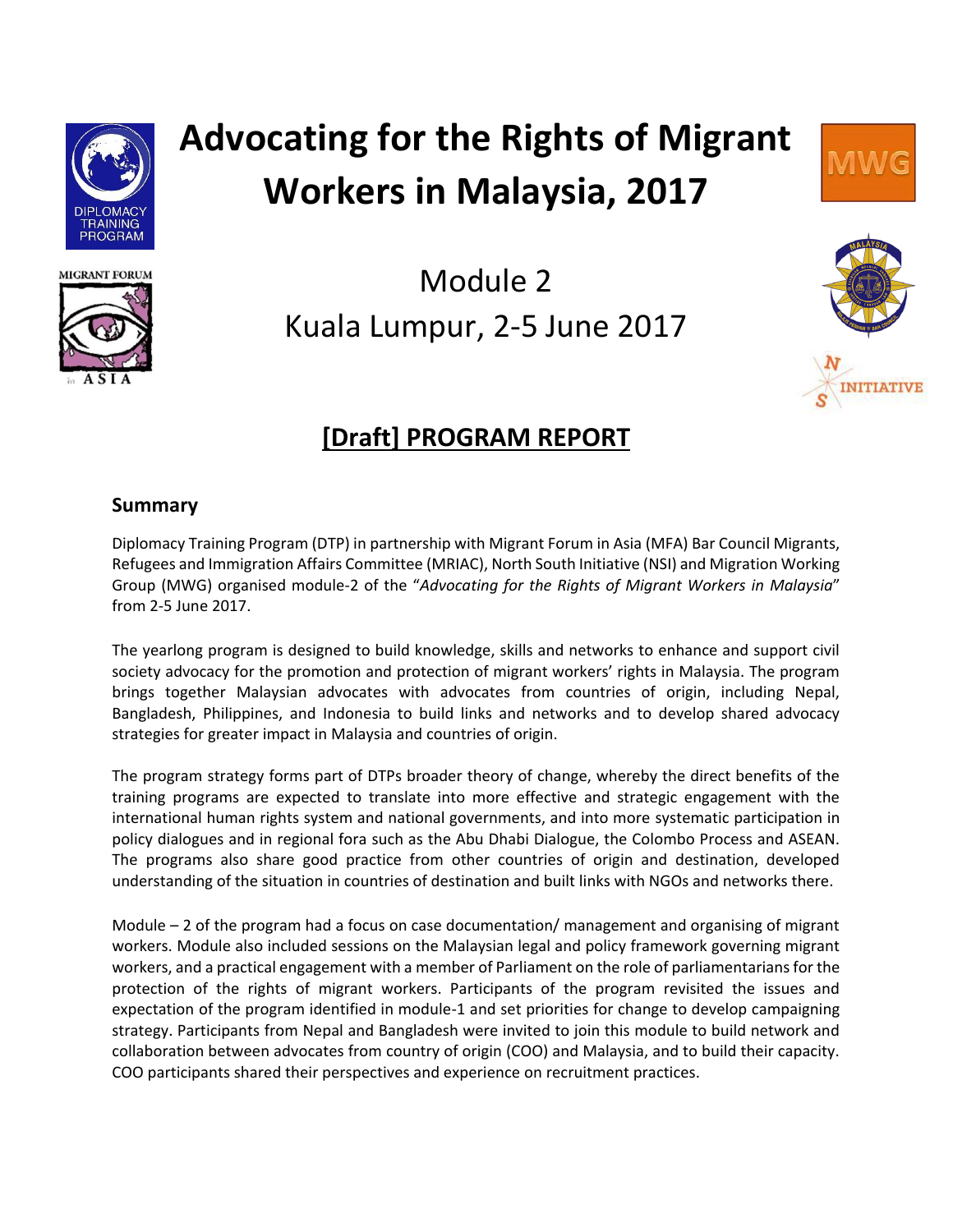Resource persons for the program were Pathma Santiago – Regional Coordinator Asia Pacific at a Global Union; Apolinar Z Tolention – Regional Representative at BWI; Dato Ramachelvam Manimuthu – Chairperson at Migrants, Refugees & Immigration Affairs Committee Bar Council of Malaysia; Dr. Michael Jeyakumar Devaraj – Member of Parliament; and Sahul Hamid – Vice Chairman at MTUC Penang Division.

This was the second of the five-module capacity building training program in Malaysia. The next module in August will focus on the responsibilities of private sector for the protection of the rights of migrant workers.

#### **Program Content**

#### **Module 1 Recap, Participant Introduction, and Module 2 Overview**

Participants introduced themselves, their organization, and what they have been doing since March 2017 (Module 1). Recap of module 1 reviewed the key issues faced by migrant workers in Malaysia. During the discussion participants suggested additions to the list identified in module 1. The content of module 1 the human rights mechanisms, Universal Periodic Review (UPR), the nine human rights Treaty Bodies (TB), Special Procedures (SPs) and Special Rapporteurs (SRs), Office of the High Commissioner of Human Rights (OHCHR), and the United Nations Country Teams (UNCTs), and ILO Conventions relevant to migrant workers were also recapped.

Patrick Earle then introduced the broad agenda of module-2 and participants' expectations and led a review of the overall objectives and expectations from participants.

#### **Updates on Global and Regional Processes**

Tatcee Macabuag from MFA updated participants about the current global and regional processes and CSO initiatives.

- $\circ$  The Colombo Process (CP) is an informal and non-binding regional intergovernmental process bringing together 11 countries of origin of migrant workers: Afghanistan, Bangladesh, China, India, Indonesia, Nepal, Pakistan, the Philippines, Sri Lanka, Thailand and Vietnam. Governments participate – supported by IOM. The process mostly looks into recruitment practices. Civil society is trying to engage to encourage experience sharing and best practice – and more cooperation among countries of origin – to prevent their workers from suffering from competition for labour markets.
- o The Abu Dhabi Dialogue (ADD), brings together member states of the *Colombo Process* and countries of destination including: Bahrain, Kuwait, Oman, Qatar, Saudi Arabia, United Arab Emirates (UAE), and Yemen. The Republic of Korea, Japan and Singapore act as Observer States. The ADD was established to address issues of temporary contractual labour mobility and to optimize labour mobility's benefits for all participating countries. There is no space for civil society officially – but civil society is seeking space in this forum and trying to put rights on the agenda through lobbying member governments – including on issues of recruitment and standard contracts to be brought to the attention of countries of destination within the ADD.
- $\circ$  Global Forum on Migration and Development (GFMD) is a government led process with a limited view of looking at migration from a development perspective only. It is a non-binding process with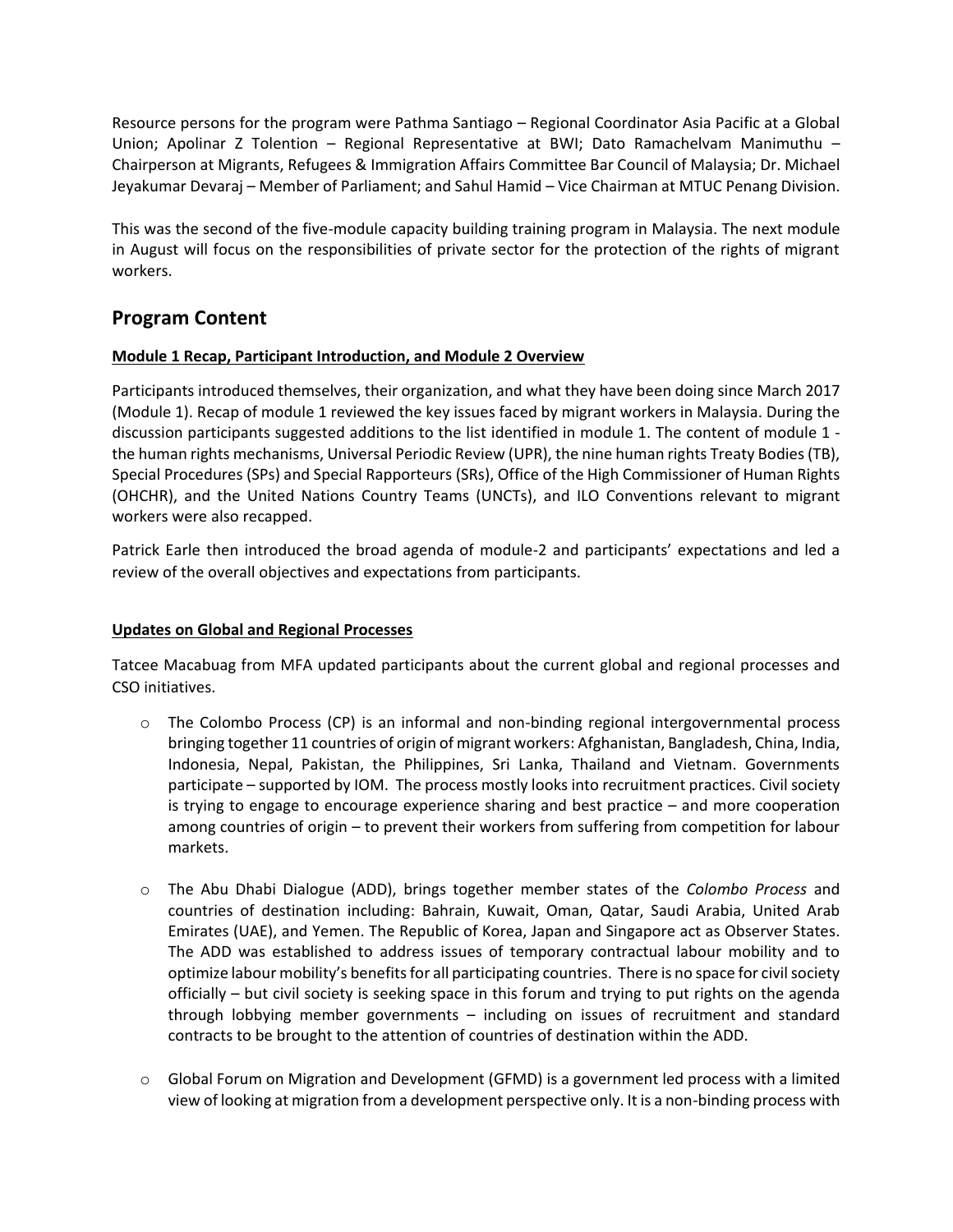discussions focusing on remittances and market discourse. Civil Society have been calling to have a space to talk about migration and human rights. The representing authority at the forum from Malaysia is the Ministry of Home Affairs.

- o Global Compact for Migration (GCM): On 19 September 2016, the UN General Assembly set in motion a process (New York Declaration) to develop a Global Compact on Safe, Orderly and Regular Migration (GCM) in response to the growing global phenomenon of large movements of people. The GCM is to build on existing bilateral, regional and global cooperation and partnership mechanisms, and to facilitate migration in accordance with the 2030 Development Agenda. The GCM is functional and pragmatic approach on migration. Civil Society's objective is to find space to push for opportunities to dialogue with own governments and others. Malaysia will play an observer role in the GCM process.
- $\circ$  ASEAN Declaration 2007 and the Proposed Instrument: ASEAN is finalizing the draft ASEAN instrument to implement the ASEAN Declaration on the Protection and Promotion of the Rights of Migrant Workers (Cebu Declaration, 2007). The instrument is expected to serve as a set of guidelines that legally binds all member countries. Sending states, such as Indonesia and the Philippines, have pushed for a legal deal that would ensure the fundamental rights of all ASEAN migrant workers, including their family members, and to have the national policies harmonized with regional minimum standards of treatment pertaining to social protection and security. However, it was noted that Malaysia, Singapore and Thailand may not agree to a binding treaty to protect migrant workers in their countries.

#### **Access to Justice and Remedies: Challenges and Gaps**

Dato Ramachelvan started by defining the terms,

*Access to Justice*: the legal and practical ability of individuals to enforce their rights and obtain a just remedy through both formal and informal mechanisms.

*Remedy*: A legal means to recover a right or to prevent or redress a wrong.

*Redress*: To set right or compensate for a wrong. Redress may include financial or other compensation, removing the cause of the grievance (such as returning documents), or seeing wrongdoers held accountable and punished.

The principle of access to justice can be attributed in different legal documents like the UDHR (Article 8), Federal Constitution of Malaysia (Article8), ASEAN MWs Declaration (Article 5,7,9) which are relevant to Malaysia. But for migrants there are barriers to justice such as non-nationality, documentation – undocumented status & fear of arrest, accessibility to courts administrative system to address grievance, non-availability of legal assistance, lack of information, language, and lack of financial resources are only some.

There are Malaysian statutes that provide rights to workers. Some examples of Malaysian legal framework that protect MWs rights are,

- $\triangleright$  Rights under the Passport Act
	- o Prohibits the holding of another person's passport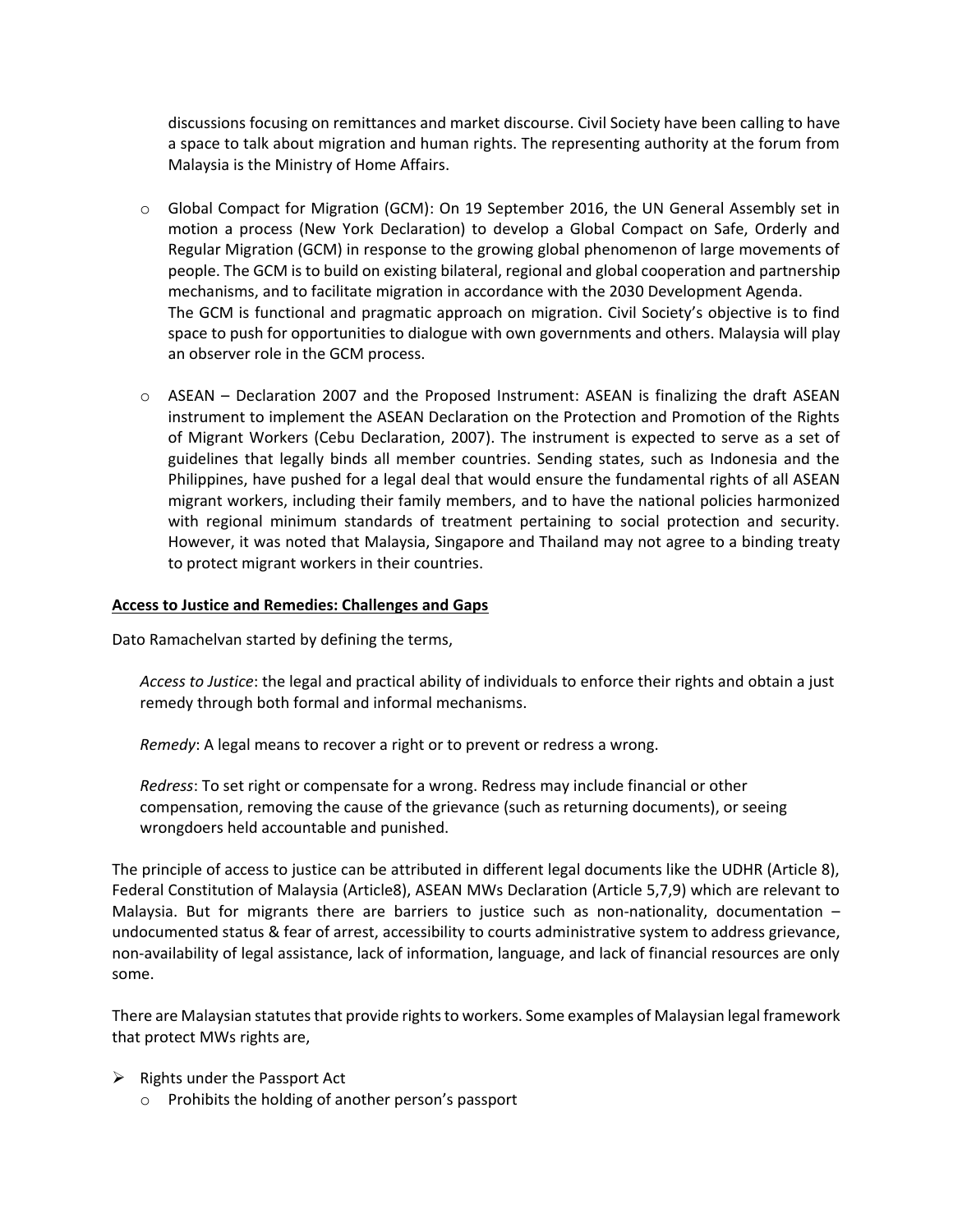- ➢ Rights under Employment Act 1955
	- o Right to a Written Employment Contract
	- o Right to Wages & Deduction Minimum wage of RM 1,000 per month
	- o Hours, Overtime, Time Off and Annual Leave:
		- 8 hours per day, 48 hours per week;
		- 5 consecutive hours worker entitled to 30 minutes break
		- Overtime up to a total of 12 hours per day, maximum 104 hours per month
		- Rest day 1 day per week, 11 paid days off for public holidays, 8-16 annual leave per year
		- Sick Leave 14-22 days sick leave, if hospitalized 60 days fully paid sick leave per year
	- $\circ$  Freedom of Association It is illegal for employers to include any provision in a contract of service which restricts the right of an employee to join a trade union or participate in trade union activities.
	- o Termination of Employment, Breaches of Contract and Unfair Dismissal Termination benefits between 10 and 20 days wages upon termination other than end of contract, resignation, misconduct willful breach.
- ➢ Rights under Workmen's Compensation Act 1952
	- $\circ$  No fault scheme whereby employers are responsible for compensating workers if they suffer injury or occupational illness in the course of their work
	- o Foreign Workers Compensation Scheme (FWCS)
- ➢ Rights under Trade Union Act 1959
	- o Non-citizens are prohibited from holding office or being employed as staff of a trade union
- ➢ Rights under Worker's Minimum Standard of Housing and Amenities Act 1990
	- $\circ$  Applicable to workers employed at any workplace located outside municipal areas, e.g plantations or farms which prescribes minimum standard of housing and amenities for workers and dependents - including free and adequate waters, electricity and Employers have to provide health, hospital, medical and social amenities
	- o No guidelines for workers employed in urban areas
- ➢ Rights under Contract Act 1950
	- o Employment Contracts between Employer and workers can be enforced in the Civil Courts
- $\triangleright$  Rights under Civil Law Act 1956
	- o Claim for Negligence at work site, traffic accident and etc
	- o Entitled to claim for loss of wages, loss of future earnings or ensuing capacity
- ➢ Rights under Criminal Procedure Code (Act 593)
	- o Right to make Police Report
	- o Rights of Detained persons
		- A person can be detained by Police if there is a reasonable suspicion that a crime has been committed.
		- A detainee has to be produced within 24 hours before a Magistrate before being detained any further.
		- No detention & remand beyond 14 days.
		- Documented migrants are entitled to Bail.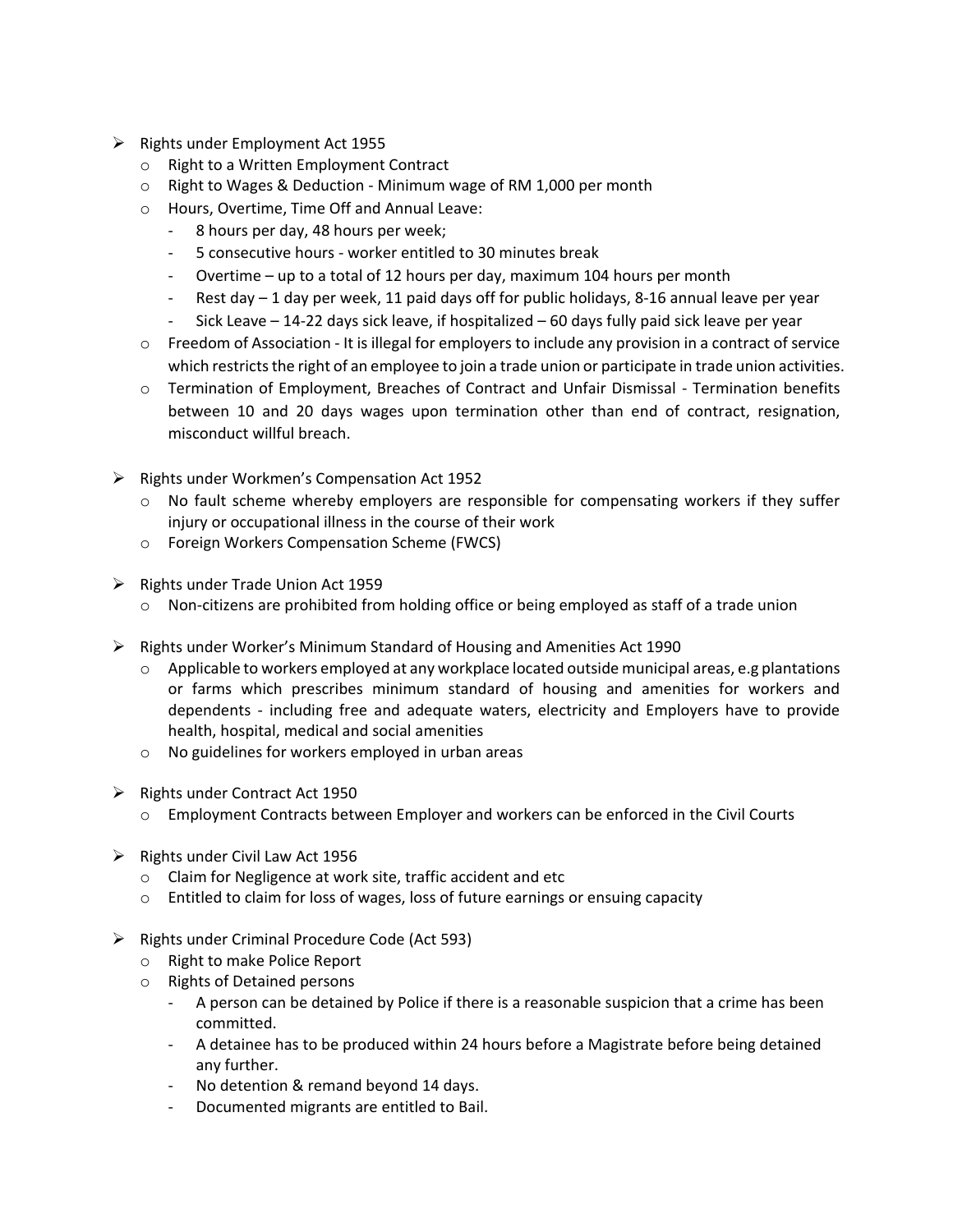*(Note: Immigration Authorities are allowed to detain persons up to 28 days before charging in court or releasing such persons pursuant to the Immigration Act)*

- o Right to Bail
- o Right to be informed of investigations
- o Rights of Migrant charged in Court
	- Right to be represented by legal counsel

For Undocumented Migrants who are charged with Immigration Offences – Usually there are no defenses available.

#### Gaps in Rights Protection of Migrant Workers

The current Malaysian legal framework provides limited rights to domestic workers. They are excluded from key protections in the Employment Act 1955 and the Workmen Compensation Act 1952. There is no protection mechanism for workers who file claims against their employer. The standards for accommodation, food and other amenities are limited to workers living in non-urban areas – there is no provision for workers employed in the urban areas. One of the key issues faced by MWs is lack of protection from discrimination – especially pertaining to immigration offences. Law has no clear penalties for refusing to allow a worker to end a contract. The Immigration and regulations have very few rights for non-citizens – only right is the right to appeal in certain limited circumstances – refusal of entry, cancellation of permit or pass or deportation.

For death penalty cases, high court provides lawyers. There are approximately 1,000 persons on death rows now. Bar council is working for seeking clemency for MWs and locals. All immigration offenses are tried in immigration courts. Immigration law is also enforced by police and not just immigration officers. Courts cannot go against the work/decision of the immigration courts – immigration court has the last say – except only in some cases.

#### **Engaging with Member of Parliament**

Member of the Parliament of Malaysia – Dr. Michael Jeyakumar Devaraj spoke about how CSOs can influence MPs and what motivates MPs to pick up issues of workers. He highlighted that every parliamentarian operates differently. New laws usually come from the cabinet rather than from the Parliament floor. Hence, Dr Jeyakumar argues that very few bills are changed/modified – and if they are modified it is because the issue has become a national issue and depending on how much traction the issue has with the general public. He also highlighted that MPs are worried about votes and losing support when taking up issues of MWs. His party is an opposition party and has talked about minimum wage for MWs – but taking up issues of MWs has a repercussion – they lose public support because it is deemed as not caring for the locals.

Dr Jeyakumar believes that there is a need to educate and enlighten the public **–** need to get Malaysians to feel for MWs' issues. Engagement with MPs does not mean you can persuade them, CSOs should engage them to put the issue in national agenda. Currently, it is not priority of MPs but struggle is to make migration a national priority. He reiterated that the focus for change should not be on MPs but to educate the Malaysia public because MPs follow the public, and engagement should be focused not to persuade MPs but to expose them.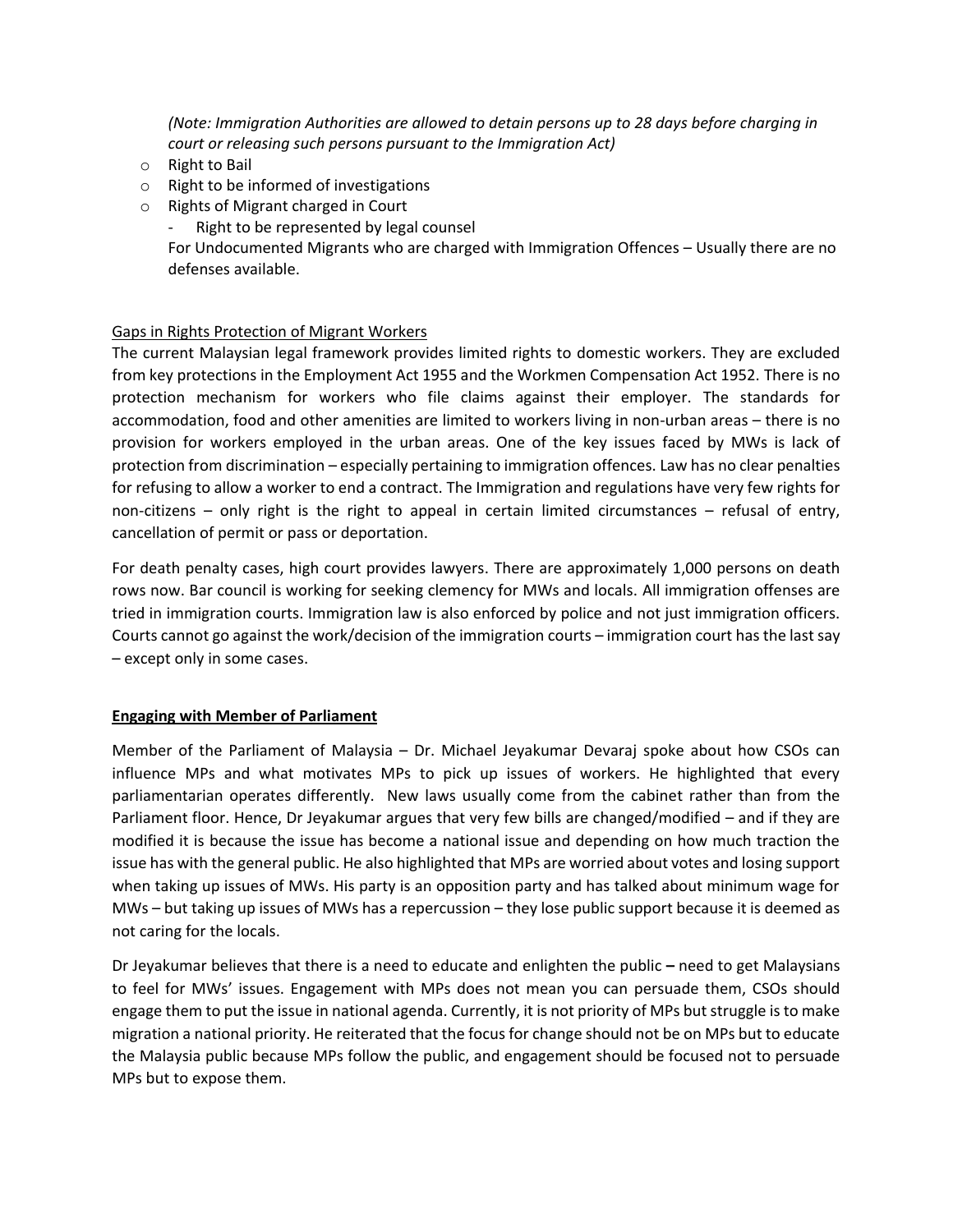#### **Case Documentation**

#### o **Why is documentation important?**

Documentation helps to coordinate and evaluate services. It is also a liability tool and risk management, appraisers can apprise themselves of technique, related ethical standards and potential pitfalls they may face in their work. Documentation is important for CSOs and in social work because it helps to gather information, focus on problems, for access to justice, maintain record, as evidence, effective lobbying and advocacy, determine next course of action, continuity of those doing the work (when case worker retires, etc.), official reports to authorities (missions), so that person is not forgotten, reporting to the partners, funding purposes, counseling – to see how and why they need.

Documentation can be kept for 5 years. It is important to keep hard copies and save on digital and other technological means. When documenting MWs cases, it is important to build solidarity, listen, empathize, look for facts, take down notes and not put words into their mouth or have your own interpretation of their recordings. Documentation can provide statistics for MPs. Documentation can be provided as 'evidence' thus the facts must be valid in order to build a solid case and must get permission from clients whether the information is okay to use for research and to disseminate

#### o **Functions of Documentation**

- 1. Assessment and planning Clear and comprehensive case-related facts and circumstances is essential. Should check if data provided is a reliable source of measuring performance and outcome. Incomplete records may lead to inadequate planning, intervention and poor outcomes for clients and stakeholders.
- 2. Service Delivery Comprehensive records are necessary for competent delivery for agency based services and interventions (stakeholders). It provides a solid foundation for CSO, social workers and other stakeholders. Records are useful for evaluation of programs and personnel.
- 3. Continuity and coordination of services documentation facilitates professional and interdisciplinary collaboration. For eg. NGOs and faith based communities need to share their observation and have to have up-to-date details concerning client's needs.
- 4. Supervisions Under the legal doctrines of vicarious liability and *respondent superior ("let the master respond"), supervisors, case managers, administrators, and agencies, can be held liable for, if there is evidence the errors and omissions of their staff* – this is one of the main reasons why social work needs to be carefully documented.
- 5. Service evaluation Documentation and records provide essential data for program evaluation. Data and information recorded is vital for future programs and support and to maintain integrity of programs.
- 6. Accountability to clients and agencies and other stakeholders Documentation helps to meet request form clients, government bodies such as the immigration, labour department, and others, and amongst civil society  $-$  to share information. Consultation obtained needs proper documentation for accountability purposes.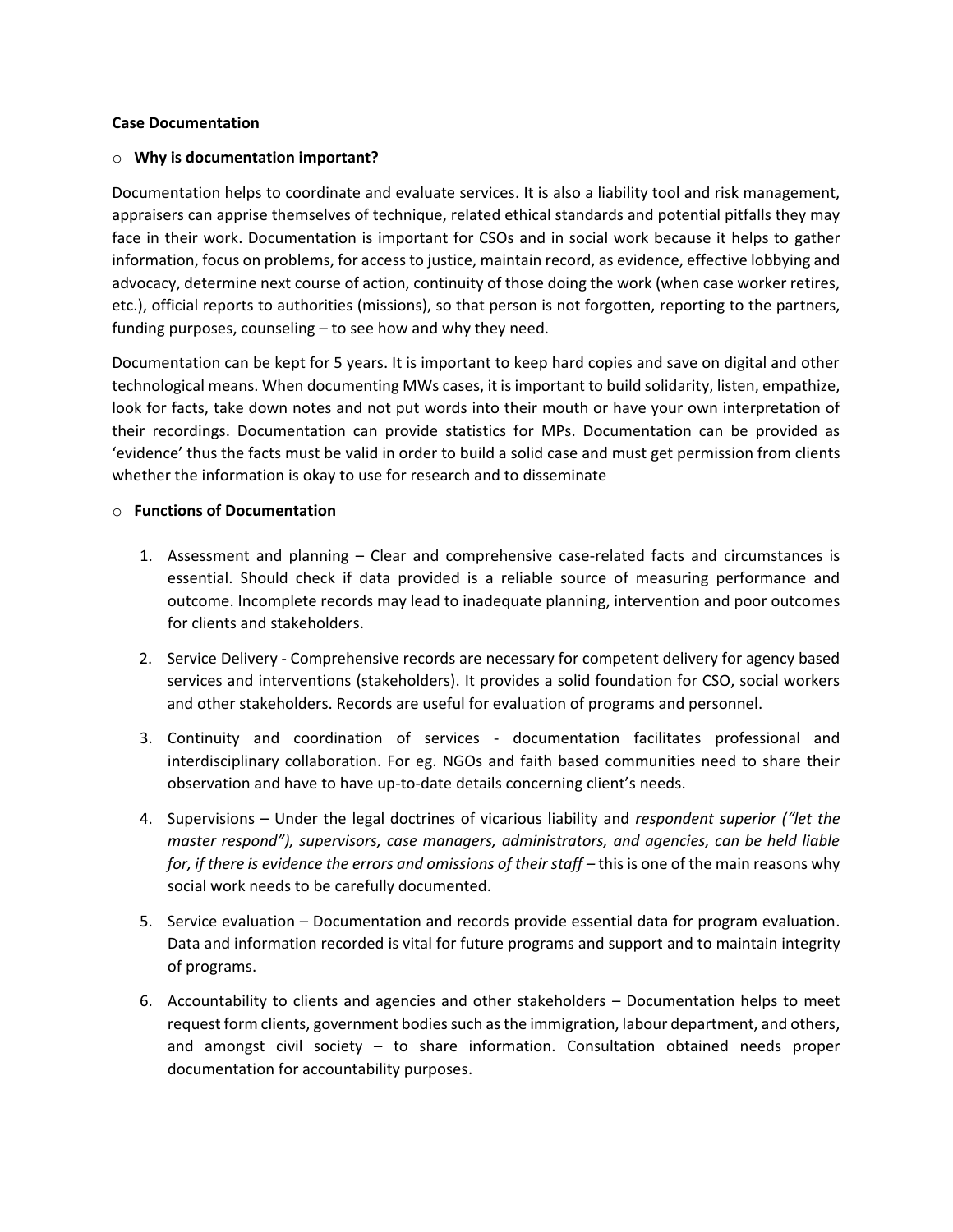#### o **What to document and how to interview?**

It is crucial to make the environment comfortable for a MW to be open and to share information. Interviewer needs to build trust by words and gestures and environment. It is very important to know the language in which MWs find comfort in sharing their stories. Find someone you trust who can and knows how to interview.

The table below outlines some of the essential information that needs to be recorded for documentation and for evidence.

| Date of arrival | Valid           | Visa issue        | Documents withheld    |
|-----------------|-----------------|-------------------|-----------------------|
|                 | documentation   |                   |                       |
| Place of work   | Overstaying     | Rights restricted | Situation - locked up |
| Salary          | Need of migrant | Discrimination    | Salary not given      |
|                 | worker - to go  |                   |                       |
|                 | home            |                   |                       |
| Accommodation   | Type of work    |                   |                       |

Having too much content, too little content or wrong content can be harmful – exposure to risk of liability – there have been cases where companies have sued and won against limited information/ documentation. Too much or too little details can be vague and quality of service may be compromised.

Wordings in documentation is as important as the context. Avoid loose and casual language and terminology. In documentation, choose the words carefully – clear, specific, unambiguous – taking care to be clear to fully support conclusions drawn to avoid defamatory language.

#### **Migrants Rights Violation Reporting System (MRVRS)**

The MRVRS is an online database tool developed by the MFA secretariat to record and manage information on migrants' rights violations in Asia. MRVRS enables MFA and its members to generate evidence and trends of rights violations, which provides support to their advocacy work to influence policy change. It also serves as one of the platforms where a migrant worker's situation can be reported and addressed by the network.

The system is user friendly which converts qualitative data into quantitative data, allowing civil society to demonstrate rights violations. MFA provides trainings on the system with individual members on a request basis.

#### **Organising Migrant workers – Trade Union Perspective**

Sahul Hamid of the Penang Division of MTUC started by citing the Malaysian Industrial Relations Act 1967 – Section 5 (1) & (2) according to which workers in Malaysia have the right to form and join Trade Union. No employer shall prevent a worker from joining a Trade Union by imposing a condition in the contract of employment. Moreover, no employer shall refuse to employ a worker because they are a Trade Union member. The Act also states that no worker shall be threatened with dismissal or dismissed if they propose to join a TU or to participate in TU activities.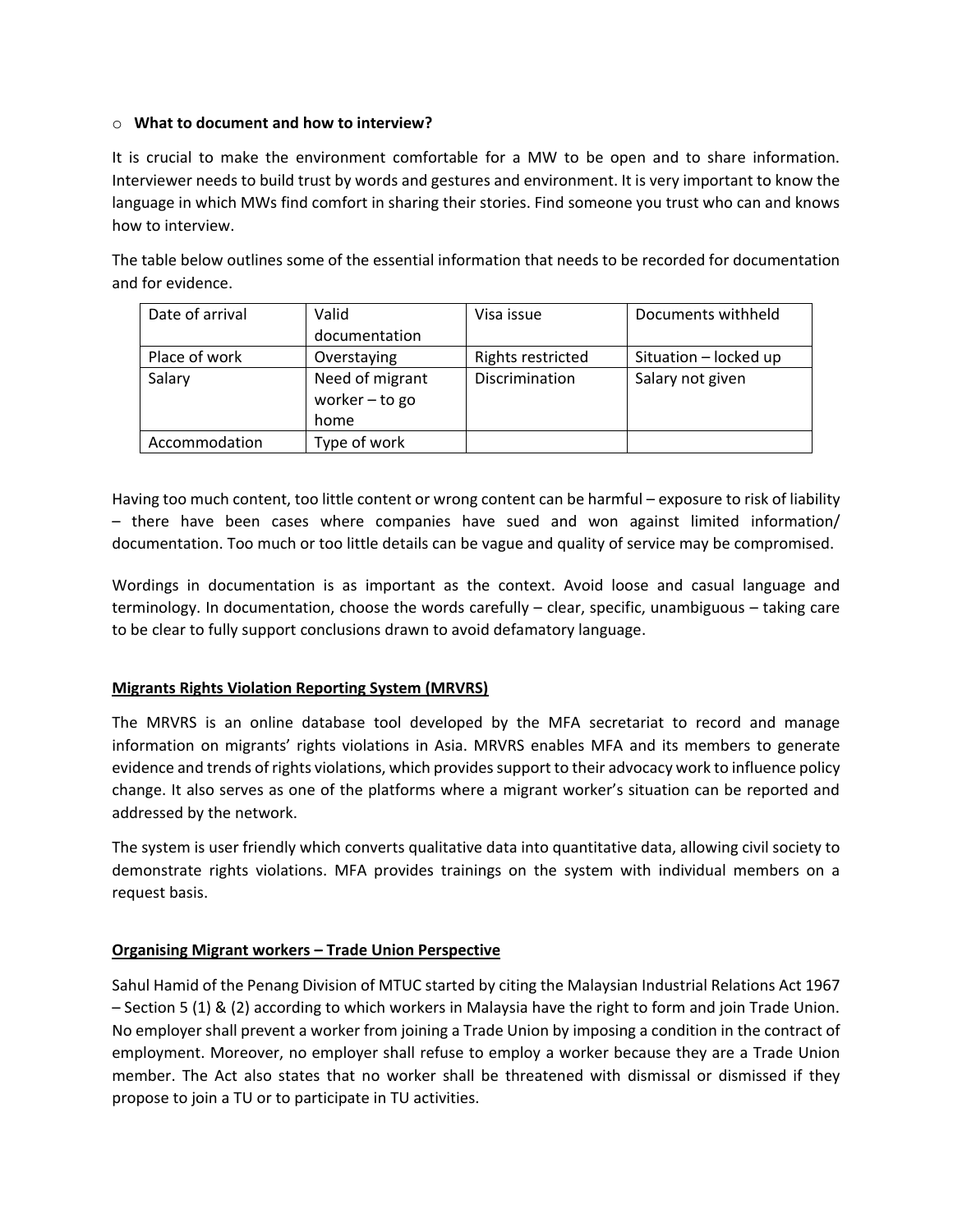MTUC focuses on grassroot campaigns – using mapping techniques to analyze and target workers from different nationalities to bring them together – to form a union. The strategies for bringing workers together are communication – spreading the news, and collecting information. The Migrant Resource Center Penang focuses on empowering MWs – they talk to workers in their hostel, industrial areas, shopping malls, night markets – to educate workers about their rights, and them aware about the work of MTUC. MTUC also focuses on advocacy work including assisting MWs in filing cases against employer, and to make police complaints.

Sahul highlighted that only 7% of 14 million workers in Malaysia are unionized. Due to high union busting by employers – TU membership has been affected. One of the alternative is to have a Yellow Union or inhouse union – a union within the company. To form a TU in Malaysia there needs to be at least 7 workers. MTUC encourages women to join TU. Sahul highlights that in the electronic industry the membership of women is about 30% but in other sectors it is much less. However, migrant workers form almost 30-40% of the members of the MTUC. MTUC, however, has been struggling to unionize domestic workers – but they are working with MW community workers and learning from other COD trade unions to organize domestic workers.

#### **Prioritization of Key Issues**

Participants in module-1 identified list of issues faced by migrant workers – which was revisited in module-2. It was identified that participants would work towards prioritizing some of the key issues to make change/impact through campaign strategies. In groups, participants were asked to prioritize three key issues based on the criteria – 1) whether the issue will help in organizing MWs; 2) urgency - groups at risk, external factors; 3) frequency of violations; 4) scale of impact; and 5) practicality - can action have an impact.

Participants identified the following list of issues as the core **Priorities for Change -**

- o Health:
	- Lack of health and safety workmen compensation
	- Excessive cost to access health services
	- To identify area of epidemic/health crisis such as TB
- o Contract substitution and violation
- o Withholding of passport
	- Case documentation to provide evidence of passport withholding and to lobby for increase in prosecution rates
- $\circ$  To have a paid day off for workers better implemented eg. Jolovan campaign strategy
- o Review of Labour Law
	- To organize a one-day forum/input session to review the amendments of the Labour law
- o Stateless children
	- To seek embassies assistance for solution
- o Wages
	- Differences in wages between documented and undocumented worker
- o Lack of decent work & safe working conditions
	- 3D & OSH